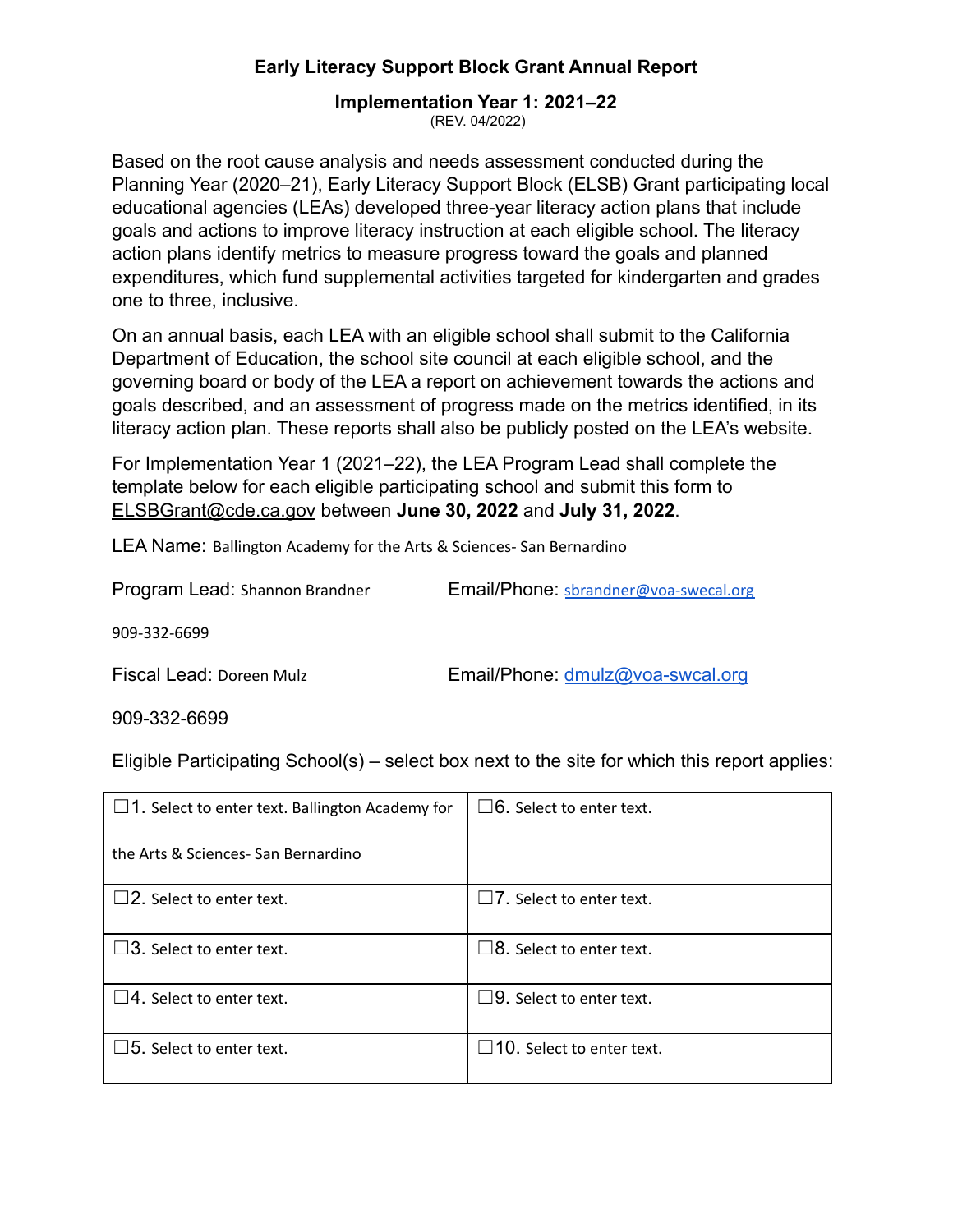# **Implementation Year 1: 2021‒22**

(REV. 04/2022)

Supporting Agency or Agencies: (i.e. ELSB Grant Expert Lead in Literacy, local county office of education, etc.): Sacramento County Office of Education.

LEA URL for public posting of ELSB Grant Reports:

https://ballingtonacademy.org/policy-documents/

**NOTE:** Please indicate N/A in all sections that do not apply.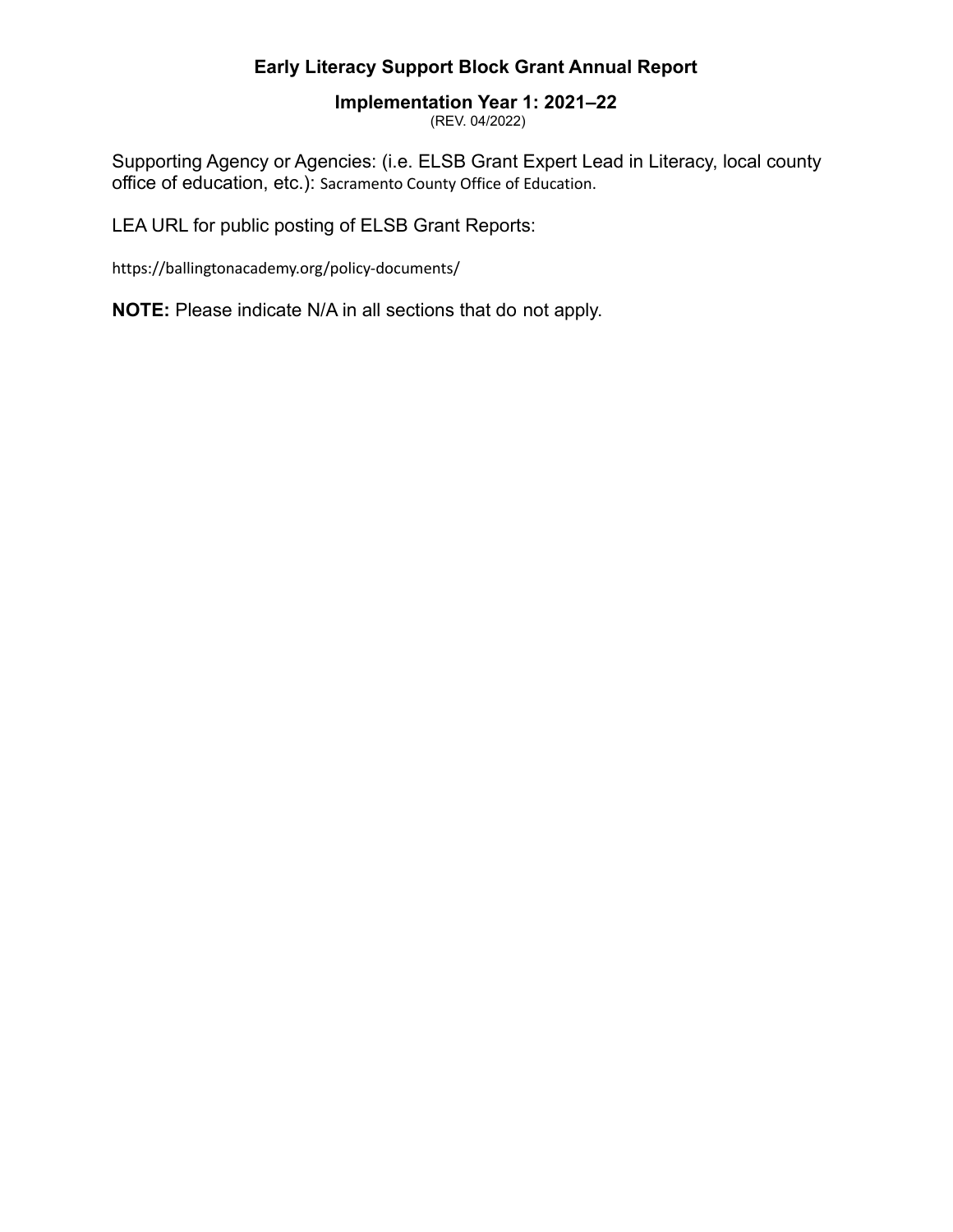# **Implementation Year 1: 2021‒22**

(REV. 04/2022)

1. In review, please complete the chart below to specify the practices and unmet needs, identified when conducting the root cause analysis, of having the highest percentage of pupils in grade three scoring at the lowest achievement standard level, also referred to as the Level 1 achievement level, on the consortium summative assessment in English language arts (ELA). [SB98 Sec113 (b)(d2A)]

| 2020-2021                   | <b>LEA Practices</b>         | <b>LEA Unmet Needs</b> | School-Level<br><b>Practices</b> | <b>School-Level Unmet</b><br><b>Needs</b> |
|-----------------------------|------------------------------|------------------------|----------------------------------|-------------------------------------------|
|                             | The school                   | Given the high         | The school                       | Given the high                            |
|                             | implemented Trauma           | percentage of students | implemented Trauma               | percentage of students                    |
|                             | <b>Informed Practices as</b> | at the school who have | <b>Informed Practices as</b>     | at the school who have                    |
|                             | an intentional decision      | experienced trauma,    | an intentional decision          | experienced trauma,                       |
| School climate              | to meet the immediate        | coupled with the       | to meet the immediate            | coupled with the                          |
|                             | needs of the student         | pandemic, the school   | needs of the student             | pandemic, the school                      |
|                             | population. At times,        | often needed to focus  | population. At times,            | often needed to focus                     |
|                             | this equated to strictly     | on social emotional    | this equated to strictly         | on social emotional                       |
|                             | social/emotional             | health before rigorous | social/emotional                 | health before rigorous                    |
|                             | support.                     | academic practices.    | support.                         | academic practices.                       |
|                             | <b>Social Emotional</b>      | There was a need to    | <b>Social Emotional</b>          | There was a need to                       |
|                             | Learning was an              | connect social         | Learning was an                  | connect social                            |
|                             | intentional focus during     | emotional and trauma   | intentional focus during         | emotional and trauma                      |
| Social-emotional            | remote learning. Staff       | informed practices to  | remote learning. Staff           | informed practices to                     |
| learning                    | continued to use             | rigorous academic      | continued to use                 | rigorous academic                         |
|                             | Trauma Informed              | instruction.           | Trauma Informed                  | instruction.                              |
|                             | Practices to support         |                        | Practices to support             |                                           |
|                             | students throughout          |                        | students throughout              |                                           |
|                             | the pandemic.                |                        | the pandemic                     |                                           |
|                             | Most students struggled      | Most K-3 students      | Most students struggled          | Most K-3 students were                    |
| <b>Experience of pupils</b> | to access grade level        | were not developing    | to access grade level            | not developing                            |
|                             | curriculum and               | phonemic awareness,    | curriculum and                   | phonemic awareness,                       |
| below grade-level           | experienced                  | becoming proficient    | experienced                      | becoming proficient                       |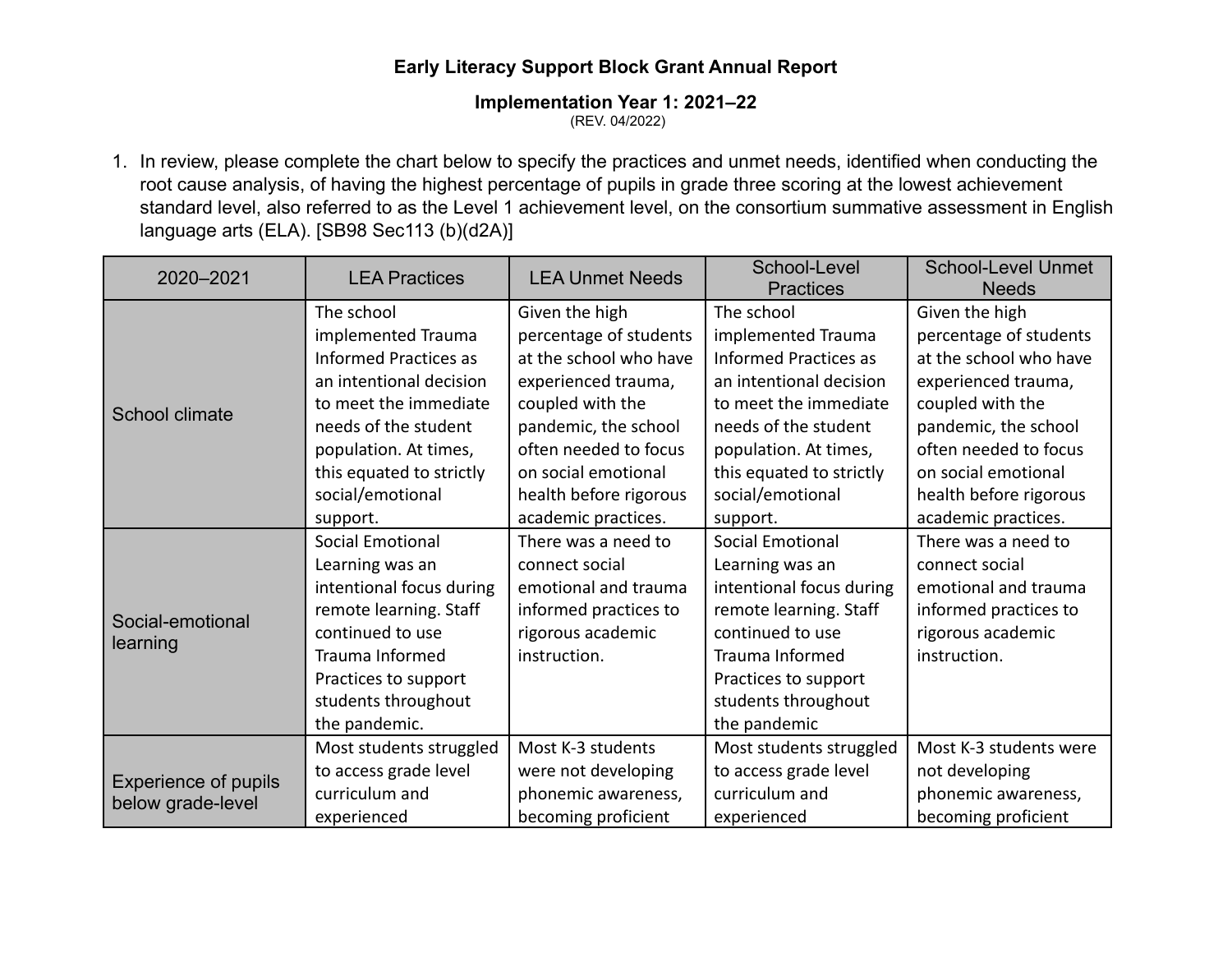#### **Implementation Year 1: 2021‒22** (REV. 04/2022)

| standard on the ELA           | inconsistent             | readers in English or     | inconsistent             | readers in English or     |
|-------------------------------|--------------------------|---------------------------|--------------------------|---------------------------|
| content standards             | instructional practices. | Spanish, and most         | instructional practices. | Spanish, and most         |
|                               |                          | English Learners were     |                          | English Learners were     |
|                               |                          | behind their peers in     |                          | behind their peers in     |
|                               |                          | acquiring reading skills. |                          | acquiring reading skills. |
|                               | School demographics      | During the pandemic,      | School demographics      | During the pandemic, in   |
|                               | reflect a large number   | in addition to            | reflect a large number   | addition to academic      |
|                               | of parents/guardians     | academic instruction,     | of parents/guardians     | instruction, the school   |
|                               | that did not graduate    | the school focused on     | that did not graduate    | focused on the social     |
|                               | from high school. The    | the social emotional      | from high school. The    | emotional health of       |
|                               | school saw a very high   | health of both            | school saw a very high   | both students and         |
| <b>Experience of families</b> | percentage of chronic    | students and families.    | percentage of chronic    | families. This included,  |
| of pupils below               | absenteeism and          | This included, but was    | absenteeism and          | but was not limited to,   |
| grade-level standard          | tardiness. A high        | not limited to, food      | tardiness. A high        | food distribution,        |
| on the ELA content            | percentage of families   | distribution, internet    | percentage of families   | internet access, medical  |
| standards                     | experienced food         | access, medical           | experienced food         | resources, and mental     |
|                               | and/or job insecurity,   | resources, and mental     | and/or job insecurity,   | health resources for      |
|                               | lack of medical care,    | health resources for      | lack of medical care,    | students and families.    |
|                               | lack of stable housing,  | students and families.    | lack of stable housing,  |                           |
|                               | and other                |                           | and other                |                           |
|                               | trauma-inducing          |                           | trauma-inducing          |                           |
|                               | circumstances.           |                           | circumstances.           |                           |

2. In review, please complete the chart below to specify the previously identified areas of strength and weakness of both the eligible school and the LEA with regard to literacy instruction in kindergarten and grades one to three, inclusive. [SB98 Sec113 (b)(d2B)]

| School-Level<br>2020-2021<br>School-Level Strength<br><b>LEA Strength</b><br><b>LEA Weakness</b><br>Weakness |  |
|--------------------------------------------------------------------------------------------------------------|--|
|--------------------------------------------------------------------------------------------------------------|--|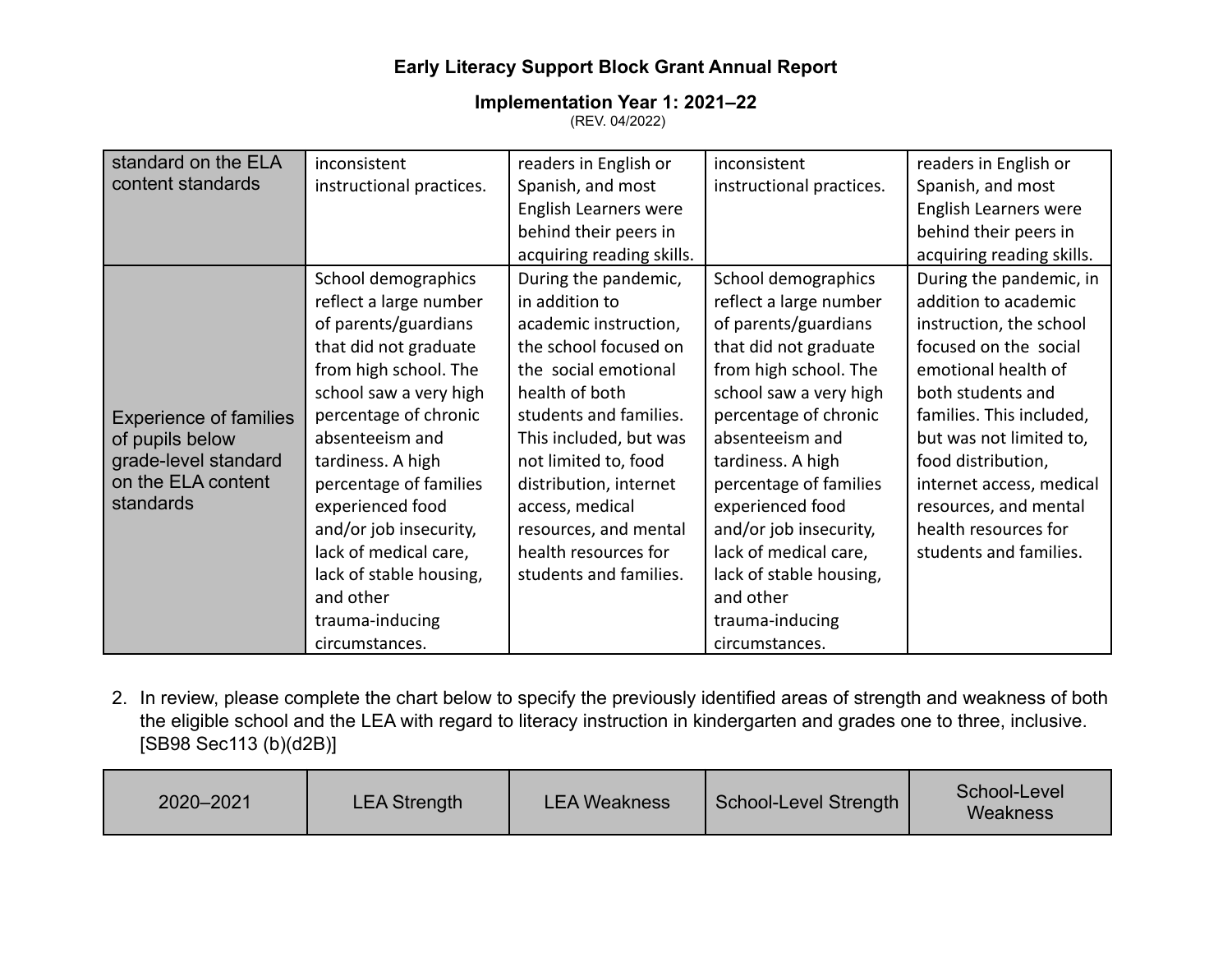|                                                                |                |                                                                                                                                                                                                     | Assessments were                                                                                                         |                |                                                                                                                                                                                                                   | <b>Assessments were</b>                                                                                                    |
|----------------------------------------------------------------|----------------|-----------------------------------------------------------------------------------------------------------------------------------------------------------------------------------------------------|--------------------------------------------------------------------------------------------------------------------------|----------------|-------------------------------------------------------------------------------------------------------------------------------------------------------------------------------------------------------------------|----------------------------------------------------------------------------------------------------------------------------|
|                                                                |                | NWEA/MAP<br>Mean RIT<br>growth in<br>Reading, Winter<br>to Spring                                                                                                                                   | given during remote<br>learning. It is vitally<br>important to<br>recognize that the<br>school does not                  |                | NWEA/MAP<br>Mean RIT<br>growth in<br>Reading, Winter<br>to Spring                                                                                                                                                 | given during remote<br>learning. It is vitally<br>important to recognize<br>that the school does<br>not consider this data |
| Pupil performance                                              | K              | $+3$                                                                                                                                                                                                | consider this data<br>valid, as                                                                                          | K              | $+3$                                                                                                                                                                                                              | valid, as<br>approximately 80% of                                                                                          |
| data in ELA                                                    | 1              | $+2$                                                                                                                                                                                                | approximately 80% of<br>students participated                                                                            | $\mathbf{1}$   | $+2$                                                                                                                                                                                                              | students participated<br>in testing events, and                                                                            |
|                                                                | $\overline{2}$ | $+2$                                                                                                                                                                                                | in testing events, and                                                                                                   | $\overline{2}$ | $+2$                                                                                                                                                                                                              | students had varying<br>levels of adult                                                                                    |
|                                                                | 3              | $+5$                                                                                                                                                                                                | students had varying<br>levels of adult                                                                                  | 3              | $+5$                                                                                                                                                                                                              | assistance at home                                                                                                         |
|                                                                |                |                                                                                                                                                                                                     | assistance at home<br>while testing.                                                                                     |                |                                                                                                                                                                                                                   | while testing.                                                                                                             |
| Data on effective<br>practices (reference<br>previous chart)   | Instructor     | observations and<br>evaluations reflect<br>that instructors who<br>demonstrated buy-in<br>to school initiatives<br>(Kagan, AVID, and<br>ELSB training)<br>produced the highest<br>amount of growth. | The school has a<br>responsibility to<br>ensure all instructors<br>embrace curricular<br>and instructional<br>practices. |                | Instructor<br>observations and<br>evaluations reflect<br>that instructors who<br>demonstrated buy-in<br>to school initiatives<br>(Kagan, AVID, and<br>ELSB training)<br>produced the highest<br>amount of growth. | The school has a<br>responsibility to<br>ensure all instructors<br>embrace curricular<br>and instructional<br>practices.   |
| Data on ineffective<br>practices (reference<br>previous chart) |                | Coaching sessions<br>and evaluations<br>reflect staff members<br>are open to feedback<br>and anxious to<br>implement newly                                                                          | Instructor<br>observations and<br>evaluations<br>demonstrate a lack of<br>complete fidelity to<br>school-wide            |                | Coaching sessions<br>and evaluations<br>reflect staff members<br>are open to feedback<br>and anxious to<br>implement newly                                                                                        | Instructor<br>observations and<br>evaluations<br>demonstrate a lack of<br>complete fidelity to<br>school-wide              |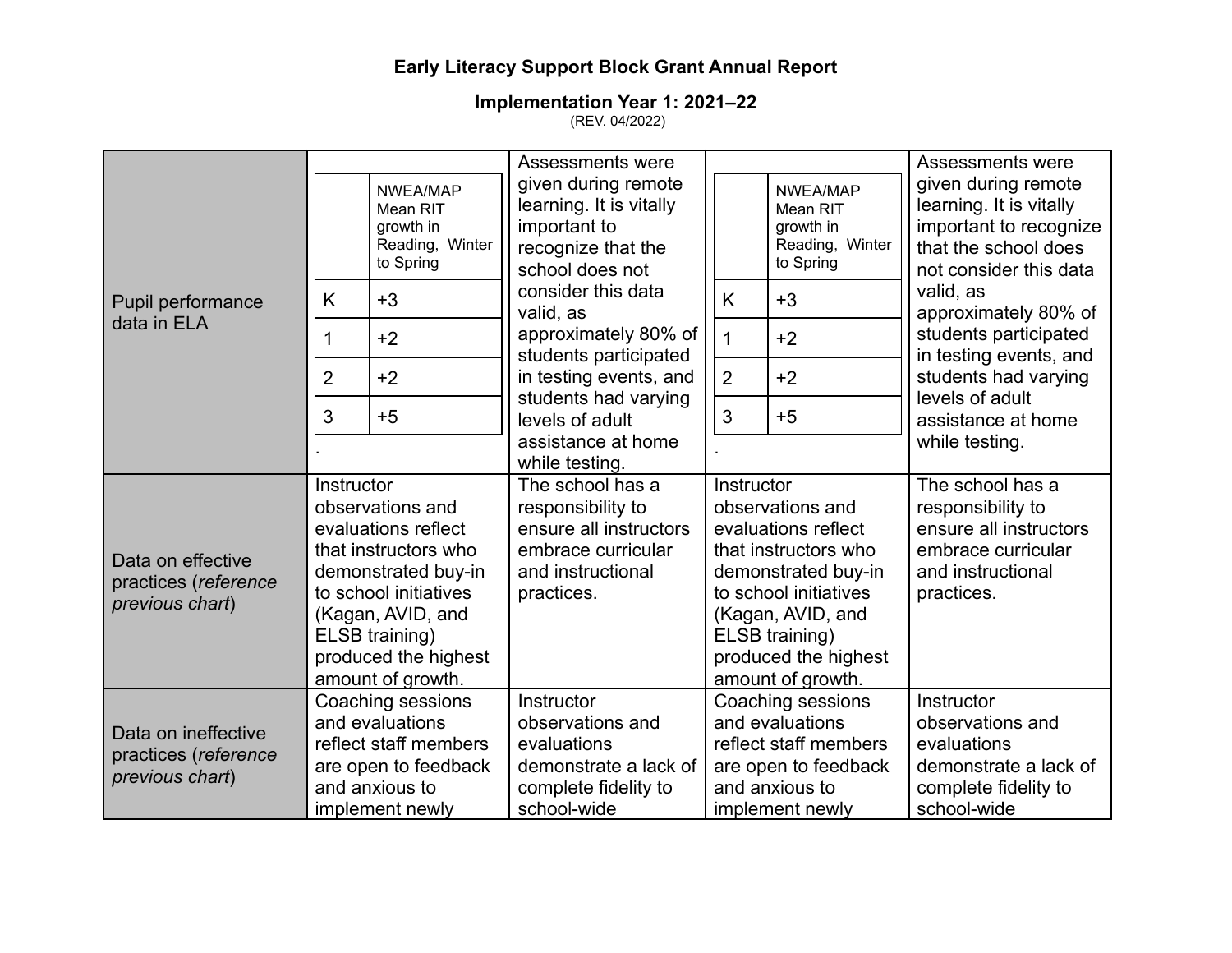#### **Implementation Year 1: 2021‒22** (REV. 04/2022)

|                                | learned practices for                                                                                                       | instructional practices                                                                                                                                                    | learned practices for                                                                                                       | instructional practices                                                                                                                                                 |
|--------------------------------|-----------------------------------------------------------------------------------------------------------------------------|----------------------------------------------------------------------------------------------------------------------------------------------------------------------------|-----------------------------------------------------------------------------------------------------------------------------|-------------------------------------------------------------------------------------------------------------------------------------------------------------------------|
|                                | the 21-22 school year.                                                                                                      | and curriculum.                                                                                                                                                            | the 21-22 school year.                                                                                                      | and curriculum.                                                                                                                                                         |
| Equity and<br>performance gaps | <b>English Learners and</b><br>Students with<br>disabilities<br>demonstrated gains<br>that outpaced their<br>non-UPP peers. | Students who are<br>socio-economically<br>disadvantaged<br>students did not<br>make equitable gains<br>when compared to<br>EL students or<br>students with<br>disabilities | <b>English Learners and</b><br>Students with<br>disabilities<br>demonstrated gains<br>that outpaced their<br>non-UPP peers. | Students who are<br>socio-economically<br>disadvantaged<br>students did not make<br>equitable gains when<br>compared to EL<br>students or students<br>with disabilities |

3. Based on the root cause analysis and needs assessment, identify the action items and metrics described in the literacy action plan for each eligible participating site to address access to *high-quality teaching*. [SB98 Sec113 (b)(e1A-D)]

| 2021-2022                                                                                                                                                                                                         | <b>Specific Goal</b>                                                                                                                                                                                                                         | <b>Specific Action</b>                                                                                                                                                                                    | Metrics for<br><b>Assessment Towards</b><br>Achievement of the<br>Goal | Rationale for<br>Positive/Negative<br>Outcome                                                                                                                                                                                                         |
|-------------------------------------------------------------------------------------------------------------------------------------------------------------------------------------------------------------------|----------------------------------------------------------------------------------------------------------------------------------------------------------------------------------------------------------------------------------------------|-----------------------------------------------------------------------------------------------------------------------------------------------------------------------------------------------------------|------------------------------------------------------------------------|-------------------------------------------------------------------------------------------------------------------------------------------------------------------------------------------------------------------------------------------------------|
| Hiring of literacy<br>coaches or<br>instructional aides to<br>provide support to<br>struggling pupils,<br>including, among<br>others, bilingual<br>reading specialists to<br>support English<br>learner programs. | We will improve in<br>instructional literacy<br>delivery and<br>classroom<br>management through<br>consistent coaching,<br>intervention and<br>support by the hiring<br>of a Literacy Coach,<br>as measured by<br>supplemental<br>curriculum | The school hired a full<br>time Interventionist, who<br>provides direct instruction<br>to identified at-risk<br>students in Grades K-3,<br>and provides Literacy<br>Coaching to classroom<br>instructors. | Dibels<br><b>MAP</b><br>$\bullet$<br>$\bullet$ STAR                    | <b>Targeted Instruction</b><br>by the Interventionist,<br>coupled with the<br>high-quality<br>supplemental<br>curriculum, yielded<br>positive outcomes<br>towards the identified<br>goal, as evidenced by<br>MAP, STAR, and<br>Dibels data as well as |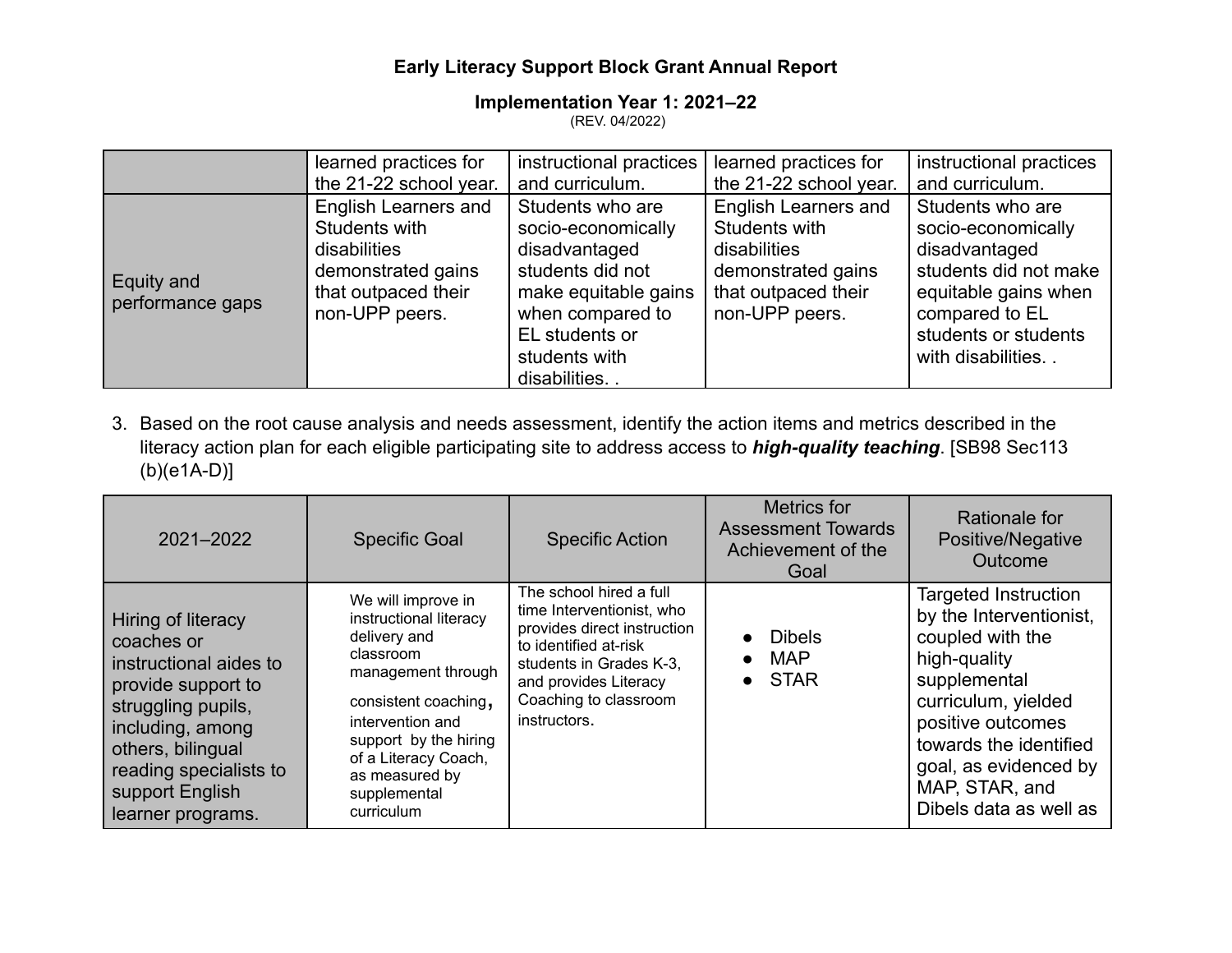|                                                                  | assessment, SIPPS<br>assessments, student<br>discipline and/or<br>literacy achievement<br>using MAP scores                                                                                                                                                                                                                                                                                                                                                                                                             |            |                                                                                 | classroom formative<br>and summative<br>assessments.               |
|------------------------------------------------------------------|------------------------------------------------------------------------------------------------------------------------------------------------------------------------------------------------------------------------------------------------------------------------------------------------------------------------------------------------------------------------------------------------------------------------------------------------------------------------------------------------------------------------|------------|---------------------------------------------------------------------------------|--------------------------------------------------------------------|
|                                                                  | data by June 30,<br>2023. The literacy<br>coach will provide<br>consistent coaching<br>to the teachers, help<br>with intervention<br>through a push-in<br>model to increase<br>teacher capacity and<br>support for the<br>implementation of the<br>supplemental<br>curriculum and<br>assessment plan. We<br>expect to see a<br>minimum of an<br>annual growth of 15%<br>in proficiency,<br>resulting in 50% of<br>our students<br>demonstrating<br>proficiency on state<br>tests by the end of<br>the 2022-2023 school |            |                                                                                 |                                                                    |
|                                                                  | year.                                                                                                                                                                                                                                                                                                                                                                                                                                                                                                                  |            |                                                                                 |                                                                    |
| Development of<br>strategies to provide<br>culturally responsive | No action                                                                                                                                                                                                                                                                                                                                                                                                                                                                                                              | No action. | The development of<br>culturally responsive<br>curriculum and<br>instruction is | Student surveys<br>reflect connectedness<br>to school, classrooms, |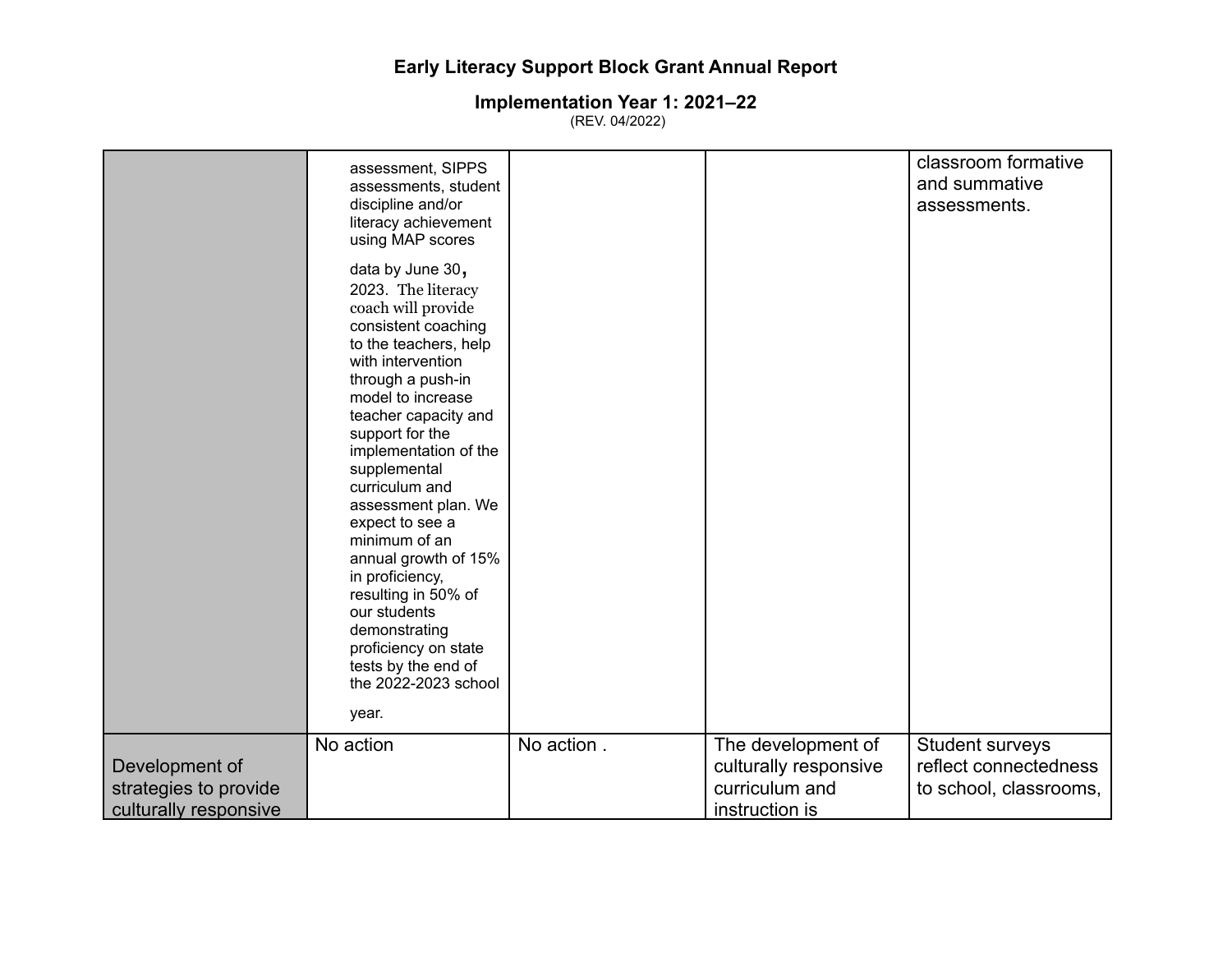| curriculum and<br>instruction                                                                                                                                                                                                                                                      |                                                                                                                                                                                                                                                                                                                                                                                                                    |                                                                                                    | embedded in the<br>supplemental<br>curriculum and<br>professional<br>development.                                                                                                                                                      | peers, and the<br>curriculum.                                                                                                                                                               |
|------------------------------------------------------------------------------------------------------------------------------------------------------------------------------------------------------------------------------------------------------------------------------------|--------------------------------------------------------------------------------------------------------------------------------------------------------------------------------------------------------------------------------------------------------------------------------------------------------------------------------------------------------------------------------------------------------------------|----------------------------------------------------------------------------------------------------|----------------------------------------------------------------------------------------------------------------------------------------------------------------------------------------------------------------------------------------|---------------------------------------------------------------------------------------------------------------------------------------------------------------------------------------------|
| Evidence-based<br>professional<br>development for<br>teachers, instructional<br>aides, and school<br>leaders regarding<br>literacy instruction and<br>literacy achievement<br>and the use of data to<br>help identify and<br>support struggling<br>pupils                          | In order to improve<br>phonemic awareness,<br>phonics and fluency; we<br>will choose and purchase<br>a supplemental literacy<br>curriculum with embedded<br>assessments and ELD, by<br>committee choice, as<br>measured by invoices by<br>July 31, 2021 and targeted<br><b>Professional Development</b><br>provided by the publisher<br>by August 31, 2021, to<br>ensure complete fidelity by<br>November 1, 2021. | Professional<br>Development<br>occurred in August<br>2021, November<br>2021, and February<br>2022. | <b>Literacy Professional</b><br>Development<br>Calendar<br><b>Exit Surveys</b><br>Staff surveys report<br>that teachers are<br>confident in delivery<br>Literacy content both<br>from the core and new<br>supplemental<br>curriculums. | Timely professional<br>development gave the<br>staff the needed skills<br>and confidence to<br>implement effective<br>literacy instruction,<br>and use data to inform<br>their instruction. |
| Professional<br>development for<br>teachers and school<br>leaders regarding<br>implementation of the<br>curriculum framework<br>for ELA/English<br>Language<br>Development (ELD)<br>adopted by the State<br><b>Board of Education</b><br>(SBE) pursuant to<br>Section 60207 of the | In order to improve<br>phonemic awareness,<br>phonics and fluency; we<br>will choose and purchase<br>a supplemental literacy<br>curriculum with embedded<br>assessments and ELD, by<br>committee choice, as<br>measured by invoices by<br>July 31, 2021 and targeted<br><b>Professional Development</b><br>provided by the publisher<br>by August 31, 2021, to<br>ensure complete fidelity by<br>November 1, 2021  | Professional<br>Development<br>occurred in August<br>2021, November<br>2021, and February<br>2022. | <b>HMH Invoices</b><br><b>Teacher Observations</b><br>Professional<br>Development<br>Calendar                                                                                                                                          | Timely professional<br>development gave the<br>staff the needed skills<br>to demonstrate fidelity<br>to the supplemental<br>curriculum and school<br>practices.                             |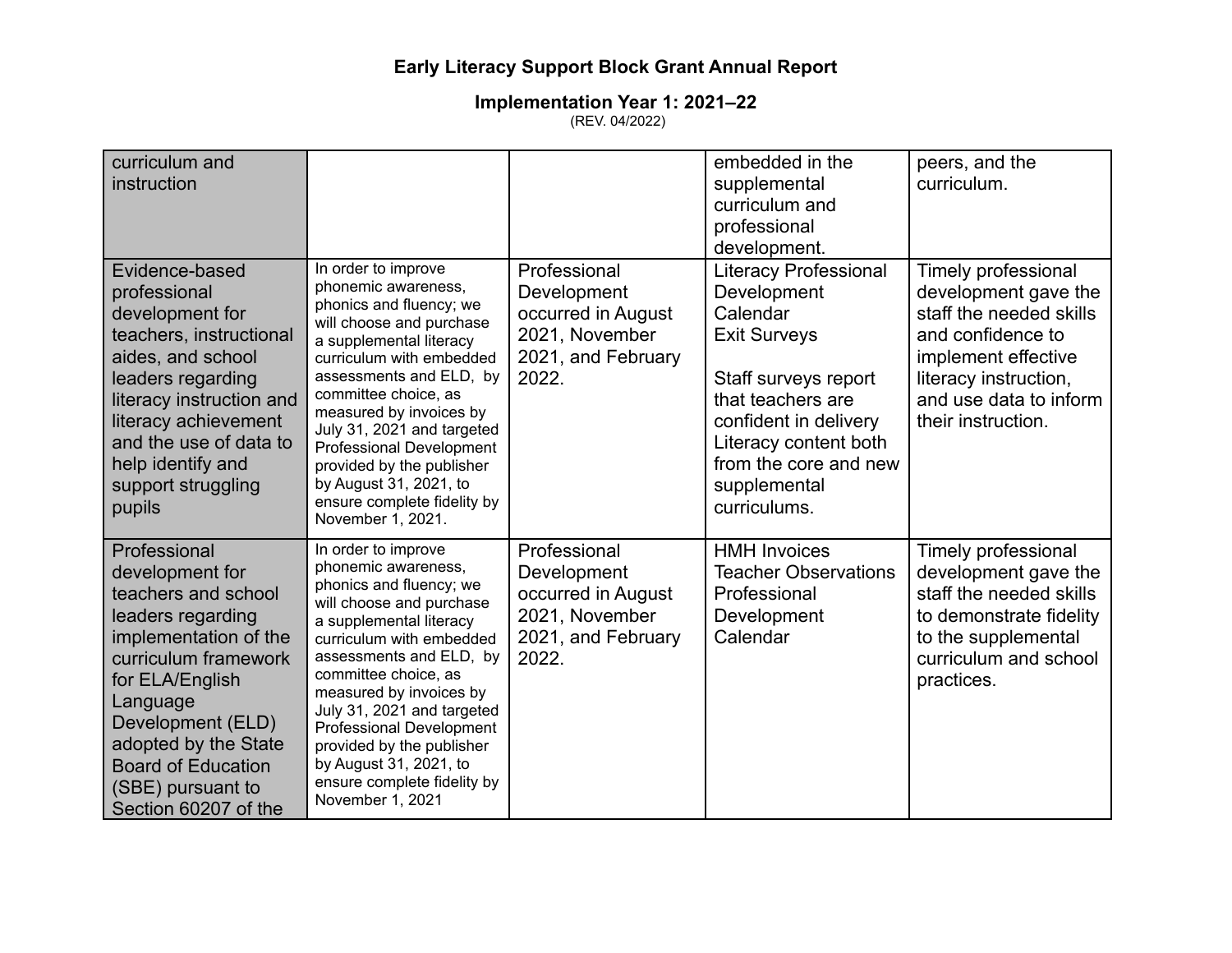#### **Implementation Year 1: 2021‒22** (REV. 04/2022)

| <b>Education Code and</b><br>the use of data to<br>support effective<br>instruction |  |  |
|-------------------------------------------------------------------------------------|--|--|
|                                                                                     |  |  |

4. Based on the root cause analysis and needs assessment, identify the action items and metrics described in the literacy action plan for each eligible participating site to address *support for literacy learning*. [SB98 Sec113 (b)(e2A-B)]

| 2021-2022                                                                                                                                                                                                                                                                                                                                     | <b>Specific Goal</b>                                                                                                                                                                                                                                                                                                                                                                                              | <b>Specific Action</b>                                                                                                                                                                                                                                                                                        | <b>Metrics for</b><br><b>Assessment Towards</b><br>Achievement of the<br>Goal                                                         | Rationale for<br>Positive/Negative<br>Outcome                                                                                                                                                                                                                                               |
|-----------------------------------------------------------------------------------------------------------------------------------------------------------------------------------------------------------------------------------------------------------------------------------------------------------------------------------------------|-------------------------------------------------------------------------------------------------------------------------------------------------------------------------------------------------------------------------------------------------------------------------------------------------------------------------------------------------------------------------------------------------------------------|---------------------------------------------------------------------------------------------------------------------------------------------------------------------------------------------------------------------------------------------------------------------------------------------------------------|---------------------------------------------------------------------------------------------------------------------------------------|---------------------------------------------------------------------------------------------------------------------------------------------------------------------------------------------------------------------------------------------------------------------------------------------|
| Purchase of literacy<br>curriculum resources<br>and instructional<br>materials aligned with<br>the ELA content<br>standards and the<br>curriculum framework<br>for ELA/ELD adopted<br>by the SBE, but only if<br>the literacy action plan<br>also includes<br>professional<br>development for staff<br>on effective use of<br>these materials | In order to improve<br>phonemic awareness,<br>phonics and fluency; we<br>will choose and purchase<br>a supplemental literacy<br>curriculum with embedded<br>assessments and ELD, by<br>committee choice, as<br>measured by invoices by<br>July 31, 2021 and targeted<br><b>Professional Development</b><br>provided by the publisher<br>by August 31, 2021, to<br>ensure complete fidelity by<br>November 1, 2021 | The school<br>purchased Houghton<br>Mifflin Into Reading!<br>and Zoo Phonics as<br>supplemental<br>curriculums.<br>Classroom<br>instructors received<br>dedication<br>professional<br>development in both<br>curriculums in August<br>2021, October 2021,<br>November 2021,<br>February 2022 and<br>May 2022. | <b>Invoices to Houghton</b><br><b>Mifflin Harcout</b><br>Invoices to Zoo<br><b>Phonics</b><br>Professional<br>Development<br>Calendar | Timely professional<br>development gave the<br>staff the needed skills<br>and confidence to<br>implement effective<br>literacy instruction,<br>and use data to inform<br>their instruction. Both<br>programs were<br>purchased in full and<br>implemented<br>throughout the school<br>year. |
|                                                                                                                                                                                                                                                                                                                                               | No action                                                                                                                                                                                                                                                                                                                                                                                                         | No action                                                                                                                                                                                                                                                                                                     | Not applicable                                                                                                                        | Not applicable                                                                                                                                                                                                                                                                              |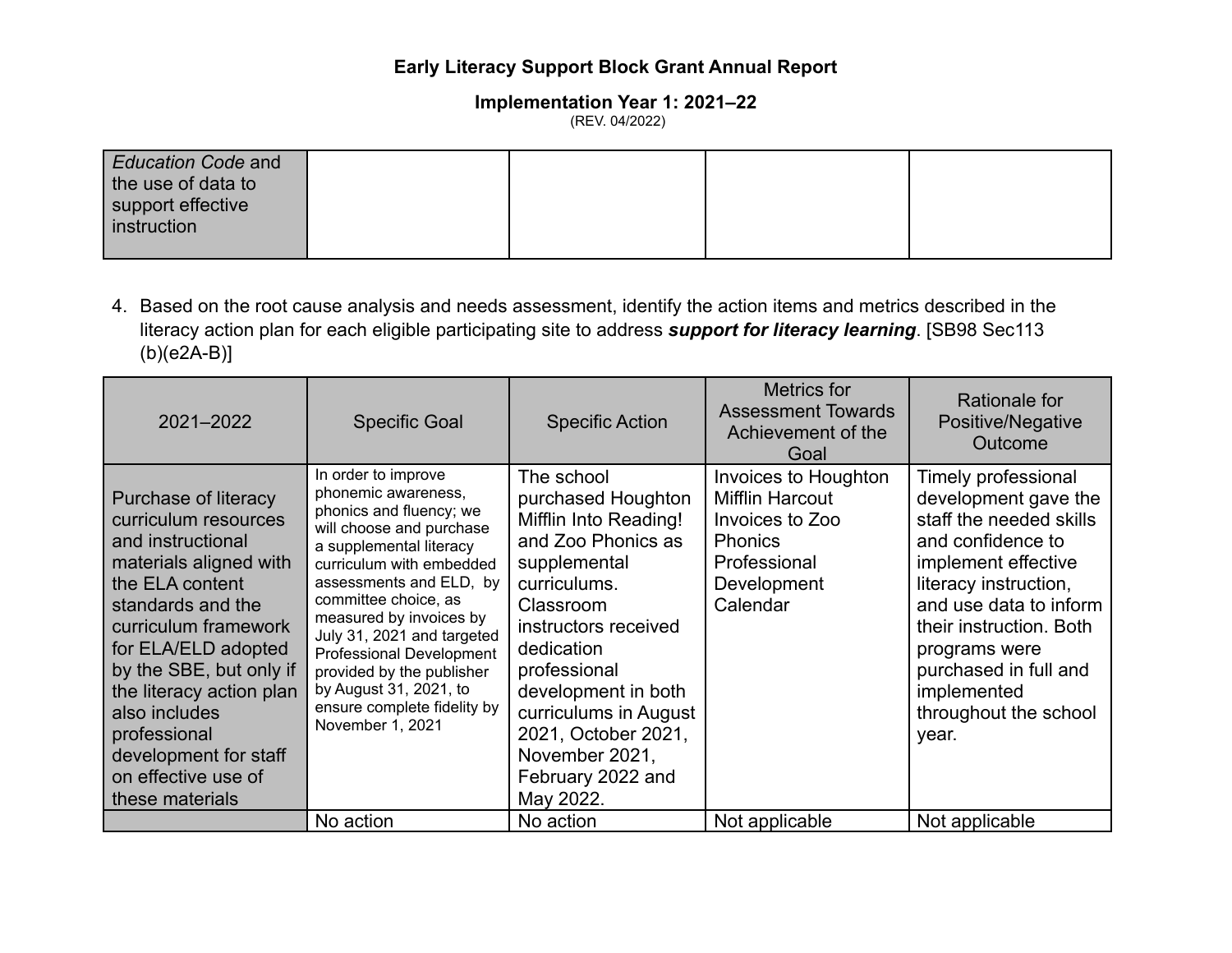**Implementation Year 1: 2021‒22** (REV. 04/2022)

| Purchase of             |  |  |
|-------------------------|--|--|
| diagnostic              |  |  |
| assessment              |  |  |
| instruments to help     |  |  |
| assess pupil needs      |  |  |
| and progress and        |  |  |
| training for school     |  |  |
| staff regarding the use |  |  |
| of those assessment     |  |  |
| instruments             |  |  |
|                         |  |  |

5. Based on the root cause analysis and needs assessment, identify the action items and metrics described in the literacy action plan for each eligible participating site to address *pupil supports*. [SB98 Sec113 (b)(e3A-E)]

| 2021-2022                                                                                                                                                          | <b>Specific Goal</b> | <b>Specific Action</b> | Metrics for<br><b>Assessment Towards</b><br>Achievement of the<br>Goal | Rationale for<br>Positive/Negative<br>Outcome |
|--------------------------------------------------------------------------------------------------------------------------------------------------------------------|----------------------|------------------------|------------------------------------------------------------------------|-----------------------------------------------|
| <b>Expanded learning</b><br>programs, such as<br>before- and<br>after-school programs<br>or summer school, to<br>improve pupils' access<br>to literacy instruction | No action            | No action              | Not applicable                                                         | Not applicable                                |
| Extended school day<br>to enable                                                                                                                                   | No action            | No action              | Not applicable                                                         | Not applicable                                |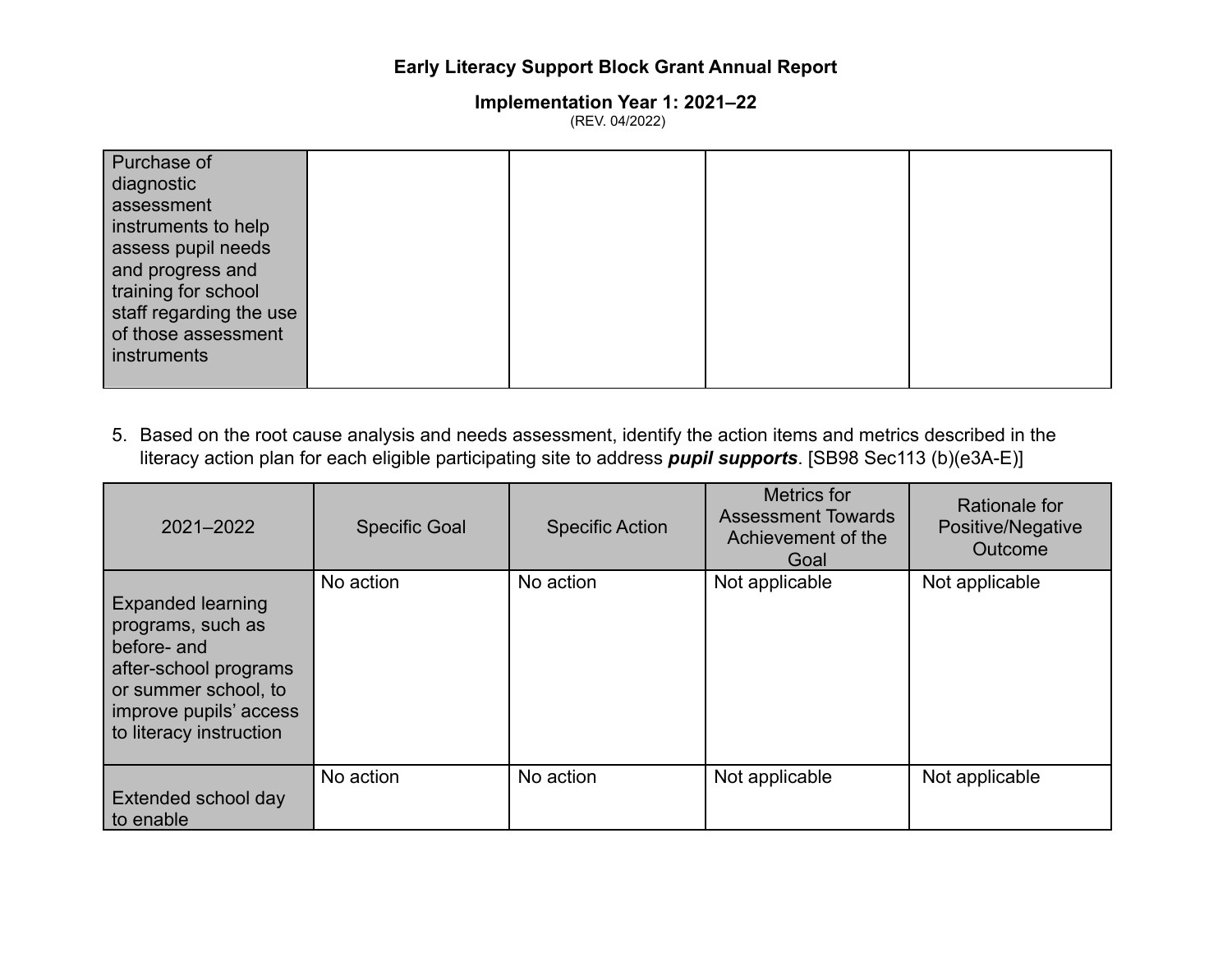| implementation of<br>breakfast in the<br>classroom or library<br>models to support<br>expanded literacy<br>instruction                                                                                                         |           |           |                |                |
|--------------------------------------------------------------------------------------------------------------------------------------------------------------------------------------------------------------------------------|-----------|-----------|----------------|----------------|
| Strategies to improve<br>school climate, pupil<br>connectedness, and<br>attendance and to<br>reduce exclusionary<br>discipline practices,<br>including in-school<br>suspensions, that may<br>limit a pupil's time in<br>school | No action | No action | Not applicable | Not applicable |
| Strategies to<br>implement<br>research-based<br>social-emotional<br>learning approaches,<br>including restorative<br>justice                                                                                                   | No action | No action | Not applicable | Not applicable |
| Expanded access to<br>the school library                                                                                                                                                                                       | No action | No action | Not applicable | Not applicable |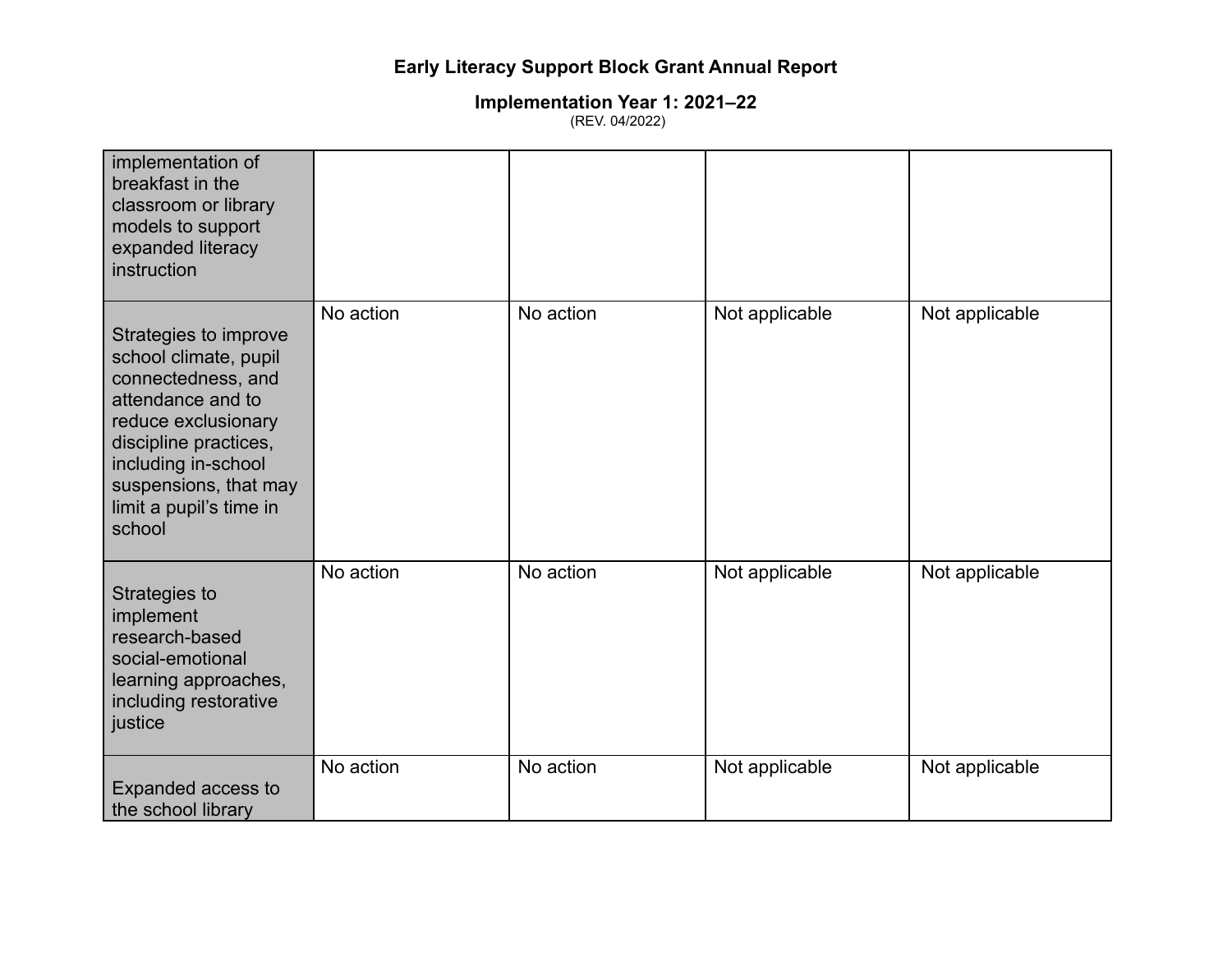### **Implementation Year 1: 2021‒22**

(REV. 04/2022)

6. Based on the root cause analysis and needs assessment, identify the action items and metrics described in the literacy action plan for each eligible participating site to address *family supports*. [SB98 Sec113 (b)(e4A-E)]

| 2021-2022                                                                                                     | <b>Specific Goal</b> | <b>Specific Action</b> | <b>Metrics for</b><br><b>Assessment Towards</b><br>Achievement of the<br>Goal | Rationale for<br>Positive/Negative<br>Outcome |
|---------------------------------------------------------------------------------------------------------------|----------------------|------------------------|-------------------------------------------------------------------------------|-----------------------------------------------|
| Development of<br>trauma-informed<br>practices and<br>supports for pupils<br>and families                     | No action            | No action              | Not applicable                                                                | Not applicable                                |
| Provision of mental<br>health resources to<br>support pupil learning                                          | No action            | No action              | Not applicable                                                                | Not applicable                                |
| Strategies to<br>implement multi-tiered<br>systems of support<br>and the response to<br>intervention approach | No action            | No Action              | Not applicable                                                                | Not applicable                                |
| Development of<br>literacy training and                                                                       | No Action            | No Action              | Not applicable                                                                | Not applicable                                |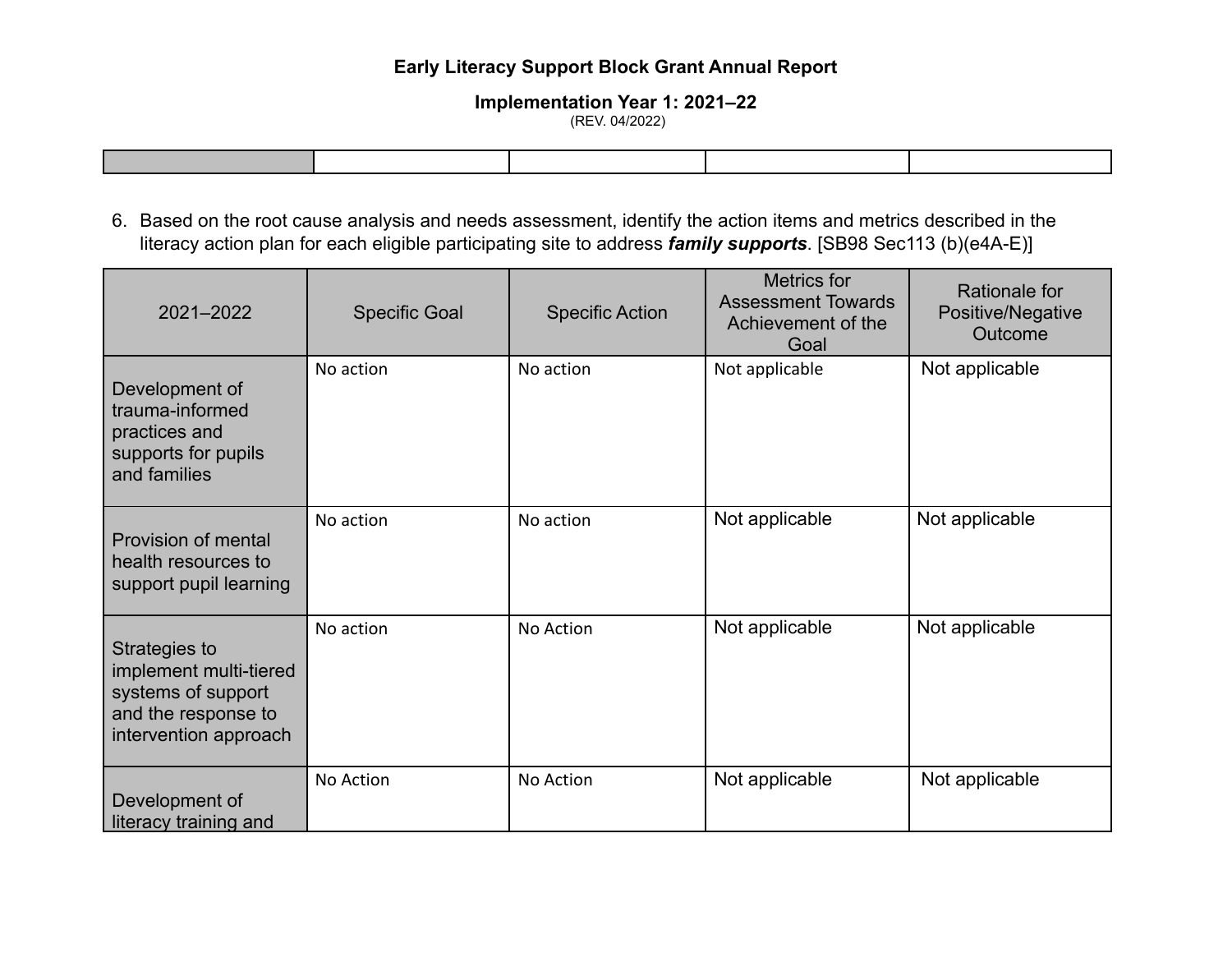#### **Implementation Year 1: 2021‒22** (REV. 04/2022)

| education for parents<br>to help develop a<br>supportive literacy<br>environment in the<br>home                                                                      |           |           |                |                |
|----------------------------------------------------------------------------------------------------------------------------------------------------------------------|-----------|-----------|----------------|----------------|
| Strategies to improve<br>parent and community<br>engagement and to<br>improve<br>communication with<br>parents regarding how<br>to address pupils'<br>literacy needs | No action | No action | Not applicable | Not applicable |

7. Following the first year of implementation, please reassess the needs by completing the chart below to specify the current practices and unmet needs identified for addressing the root cause of having the highest percentage of pupils in grade three scoring at the lowest achievement standard level, also referred to as the Level 1 achievement level, on the consortium summative assessment in ELA. [SB98 Sec113 (b)(d2A)]

| 2021-2022      | <b>LEA Practices</b>   | <b>LEA Unmet Needs</b> | School-Level<br><b>Practices</b> | <b>School-Level Unmet</b><br><b>Needs</b> |
|----------------|------------------------|------------------------|----------------------------------|-------------------------------------------|
| School climate | Given the high quality | Students can           | Given the high quality           | Students can                              |
|                | professional           | continue to practice   | professional                     | continue to practice                      |
|                | development            | growth mindset by      | development                      | growth mindset by                         |
|                | available to           | recognizing their own  | available to                     | recognizing their own                     |
|                | instructors this year, | academic growth,       | instructors this year,           | academic growth,                          |
|                | the school provided a  | even when it does      | the school provided a            | even when it does not                     |
|                | rigorous academic      | not hit targets.       | rigorous academic                | hit targets.                              |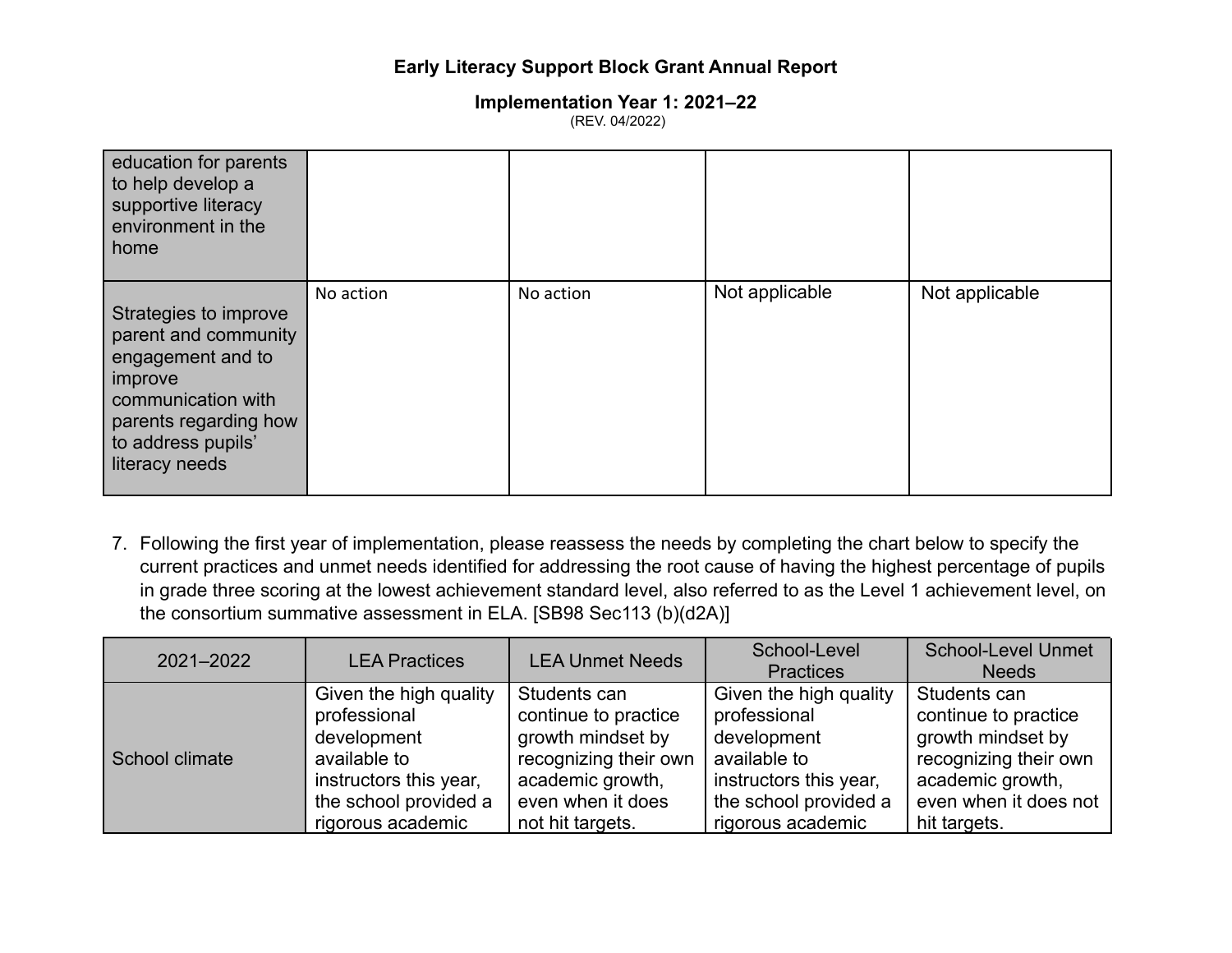|                                                                                              | environment coupled<br>with supportive,<br>trauma-informed<br>practices that<br>addressed<br>post-pandemic<br>traumas and learning<br>loss.                                                                                                                                                                                                                                                                                                                                                                                        |                                                                                                                                                                                                                                                  | environment coupled<br>with supportive,<br>trauma-informed<br>practices that<br>addressed<br>post-pandemic<br>traumas and learning<br>loss.                                                                                                                                 |                                                                                                                                                                                     |
|----------------------------------------------------------------------------------------------|------------------------------------------------------------------------------------------------------------------------------------------------------------------------------------------------------------------------------------------------------------------------------------------------------------------------------------------------------------------------------------------------------------------------------------------------------------------------------------------------------------------------------------|--------------------------------------------------------------------------------------------------------------------------------------------------------------------------------------------------------------------------------------------------|-----------------------------------------------------------------------------------------------------------------------------------------------------------------------------------------------------------------------------------------------------------------------------|-------------------------------------------------------------------------------------------------------------------------------------------------------------------------------------|
| Social-emotional<br>learning                                                                 | Teachers continued to<br>Staff can continue to<br>work towards<br>model healthy social<br>emotional practices<br>modeling strategies<br>while implementing<br>to address difficult<br>new SEL curriculum<br>situations, especially<br>(outside of ELSB). In<br>during stressful<br>addition, the agency<br>times.<br>continued a<br>During the 21-22<br>partnership with local<br>school year, a high<br>mental health service<br>percentage of<br>students<br>providers<br>experienced grief<br>and environmental<br>instability. | Teachers continued to<br>model healthy social<br>emotional practices<br>while implementing<br>new SEL curriculum<br>(outside of ELSB). In<br>addition, the agency<br>continued a<br>partnership with local<br>mental health service<br>providers | Staff can continue to<br>work towards<br>modeling strategies to<br>address difficult<br>situations, especially<br>during stressful times.<br>During the 21-22<br>school year, a high<br>percentage of<br>students experienced<br>grief and<br>environmental<br>instability. |                                                                                                                                                                                     |
| <b>Experience of pupils</b><br>below grade-level<br>standard on the ELA<br>content standards | Virtually all students<br>entered the school<br>year performing<br>below grade level as<br>a result of<br>pandemic-related<br>learning loss. The few<br>students who did not<br>make significant                                                                                                                                                                                                                                                                                                                                   | Stakeholders would<br>like to see larger<br>academic gains as<br>students recover<br>from pandemic<br>related learning<br>loss.Students not<br>making these gains<br>can benefit from Tier                                                       | Virtually all students<br>entered the school<br>year performing<br>below grade level as<br>a result of<br>pandemic-related<br>learning loss. The few<br>students who did not<br>make significant                                                                            | Stakeholders would<br>like to see larger<br>academic gains as<br>students recover from<br>pandemic related<br>learning loss. Students<br>not making these<br>gains can benefit from |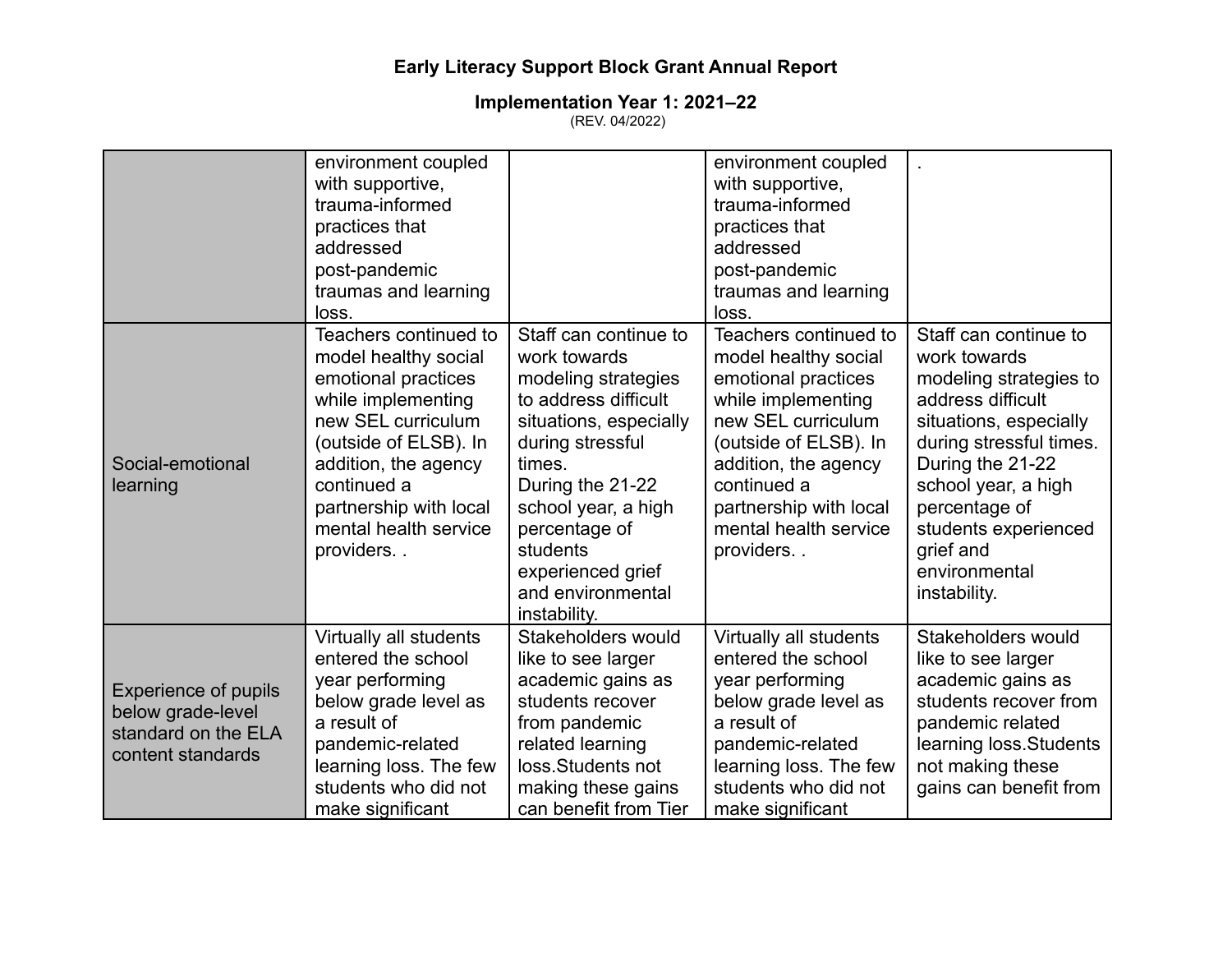#### **Implementation Year 1: 2021‒22** (REV. 04/2022)

|                                                                                     | academic growth<br>were provided with<br>1:1/small group<br>intervention, Tier I<br>and II intervention<br>strategies,<br>indivdualized learning<br>plans, and began the<br>MTSS/SST process                                                                                                                               | III intervention<br>strategies.                                                                                                                                                                                               | academic growth<br>were provided with<br>1:1/small group<br>intervention, Tier I<br>and II intervention<br>strategies,<br>indivdualized learning<br>plans, and began the<br>MTSS/SST process                                                                                                                               | <b>Tier III intervention</b><br>strategies.                                                                                                                                                                                   |
|-------------------------------------------------------------------------------------|----------------------------------------------------------------------------------------------------------------------------------------------------------------------------------------------------------------------------------------------------------------------------------------------------------------------------|-------------------------------------------------------------------------------------------------------------------------------------------------------------------------------------------------------------------------------|----------------------------------------------------------------------------------------------------------------------------------------------------------------------------------------------------------------------------------------------------------------------------------------------------------------------------|-------------------------------------------------------------------------------------------------------------------------------------------------------------------------------------------------------------------------------|
| Families of pupils<br>below grade-level<br>standard on the ELA<br>content standards | The LEA provides<br>clear and consistent<br>communication to<br>student caregivers<br>regarding academic<br>growth, areas of<br>strength, and areas of<br>need. The agency<br>works with individual<br>families to connect<br>them with local<br>resources such as<br>food, medical care, or<br>mental health<br>services. | Demographic data<br>has shown a<br>correlation between<br>lower academic<br>growth and<br>socio-economic<br>status. Needs<br>continue to include<br>food stability,<br>consistent<br>attendance, and<br>quality medical care. | The LEA provides<br>clear and consistent<br>communication to<br>student caregivers<br>regarding academic<br>growth, areas of<br>strength, and areas of<br>need. The agency<br>works with individual<br>families to connect<br>them with local<br>resources such as<br>food, medical care, or<br>mental health<br>services. | Demographic data<br>has shown a<br>correlation between<br>lower academic<br>growth and<br>socio-economic<br>status. Needs<br>continue to include<br>food stability,<br>consistent<br>attendance, and<br>quality medical care. |

8. Following the first year of implementation, please reassess the needs by completing the chart below to specify the current areas of strength and weakness of both the eligible school and the LEA with regard to literacy instruction in kindergarten and grades one to three, inclusive. [SB98 Sec113 (b)(d2B)]

|  | 2021-2022 | <b>LEA Strength</b> | <b>LEA Weakness</b> | School-Level Strength | School-Level<br>Weakness |
|--|-----------|---------------------|---------------------|-----------------------|--------------------------|
|--|-----------|---------------------|---------------------|-----------------------|--------------------------|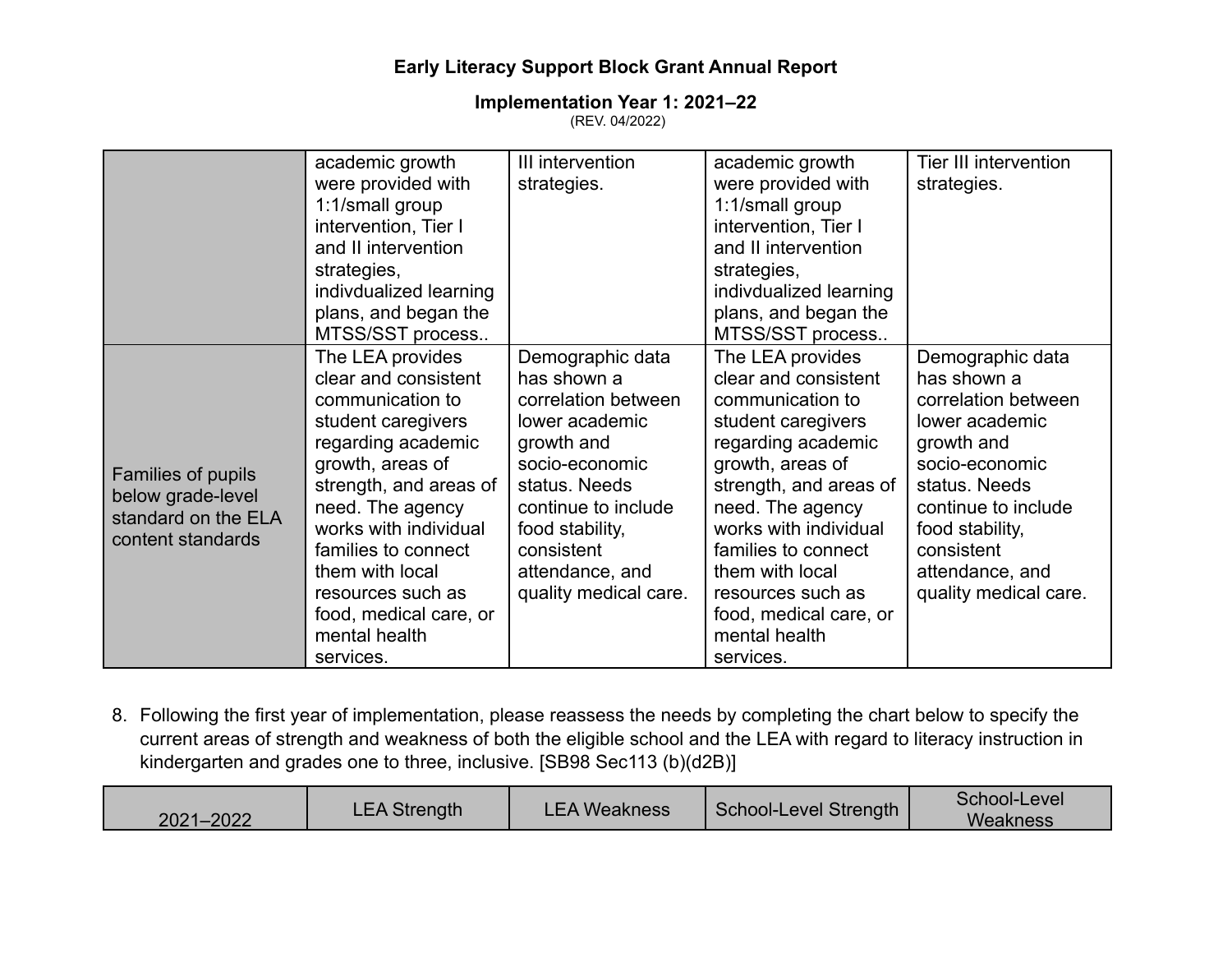|                                                              |                                                                                                                                                                 |                                                                                                                | Data in the chart to                                                                                                                                                                                               |                                                                                                                                                                 |                                                                                                                | Data in the chart to                                                                                                                                                                                                         |
|--------------------------------------------------------------|-----------------------------------------------------------------------------------------------------------------------------------------------------------------|----------------------------------------------------------------------------------------------------------------|--------------------------------------------------------------------------------------------------------------------------------------------------------------------------------------------------------------------|-----------------------------------------------------------------------------------------------------------------------------------------------------------------|----------------------------------------------------------------------------------------------------------------|------------------------------------------------------------------------------------------------------------------------------------------------------------------------------------------------------------------------------|
| Pupil performance                                            |                                                                                                                                                                 | NWEA/MA<br>P Mean<br>RIT growth<br>in.<br>Reading,<br>Fall to<br>Spring<br>(Winter to<br>Spring for<br>Kinder) | the left shows that<br>Kindergarten and 3rd<br>grade students, while<br>still making progress,<br>did not make gains<br>that matched the<br>level of their peers in<br>other grades. It is<br>vitally important to |                                                                                                                                                                 | NWEA/MA<br>P Mean<br>RIT growth<br>in.<br>Reading,<br>Fall to<br>Spring<br>(Winter to<br>Spring for<br>Kinder) | the left shows that<br>Kindergarten and 3rd<br>grade students, while<br>still making progress,<br>did not make gains<br>that matched the level<br>of their peers in other<br>grades. It is vitally<br>important to recognize |
| data in ELA                                                  | K                                                                                                                                                               | $+4$                                                                                                           | recognize that the<br>school does not                                                                                                                                                                              | K                                                                                                                                                               | $+4$                                                                                                           | that the school does<br>not believe this data is                                                                                                                                                                             |
|                                                              | 1                                                                                                                                                               | $+34$                                                                                                          | believe this data is<br>reliable, as all                                                                                                                                                                           | 1                                                                                                                                                               | $+34$                                                                                                          | reliable, as all<br>assessments were                                                                                                                                                                                         |
|                                                              | $\overline{2}$                                                                                                                                                  | $+12$                                                                                                          | assessments were<br>done during remote                                                                                                                                                                             | $\overline{2}$                                                                                                                                                  | $+12$                                                                                                          | done during remote<br>learning and students                                                                                                                                                                                  |
|                                                              | 3                                                                                                                                                               | $+6$                                                                                                           | learning and students                                                                                                                                                                                              | 3                                                                                                                                                               | $+6$                                                                                                           | received varying level                                                                                                                                                                                                       |
|                                                              |                                                                                                                                                                 |                                                                                                                | received varying level<br>of support from<br>adults.                                                                                                                                                               |                                                                                                                                                                 |                                                                                                                | of support from adults.                                                                                                                                                                                                      |
| Data on effective<br>practices (reference<br>previous chart) | Professional<br>Develoment sessions,<br>classroom<br>observations and<br>coaching sessions<br>reflect fidelity to the<br>supplemental<br>curriculum. Individual |                                                                                                                | Classroom<br>observation matrixes<br>demonstrate a<br>correlation between<br>teachers not using<br>robust practices<br>learned in PD with<br>smaller academic                                                      | Professional<br>Develoment sessions.<br>classroom<br>observations and<br>coaching sessions<br>reflect fidelity to the<br>supplemental<br>curriculum. Individual |                                                                                                                | Classroom<br>observation matrixes<br>demonstrate a<br>correlation between<br>teachers not using<br>robust practices<br>learned in PD with<br>smaller academic                                                                |
|                                                              | data shows students<br>receiving 1:1                                                                                                                            |                                                                                                                | gains than their<br>peers.                                                                                                                                                                                         | data shows students<br>receiving 1:1                                                                                                                            |                                                                                                                | gains than their peers.                                                                                                                                                                                                      |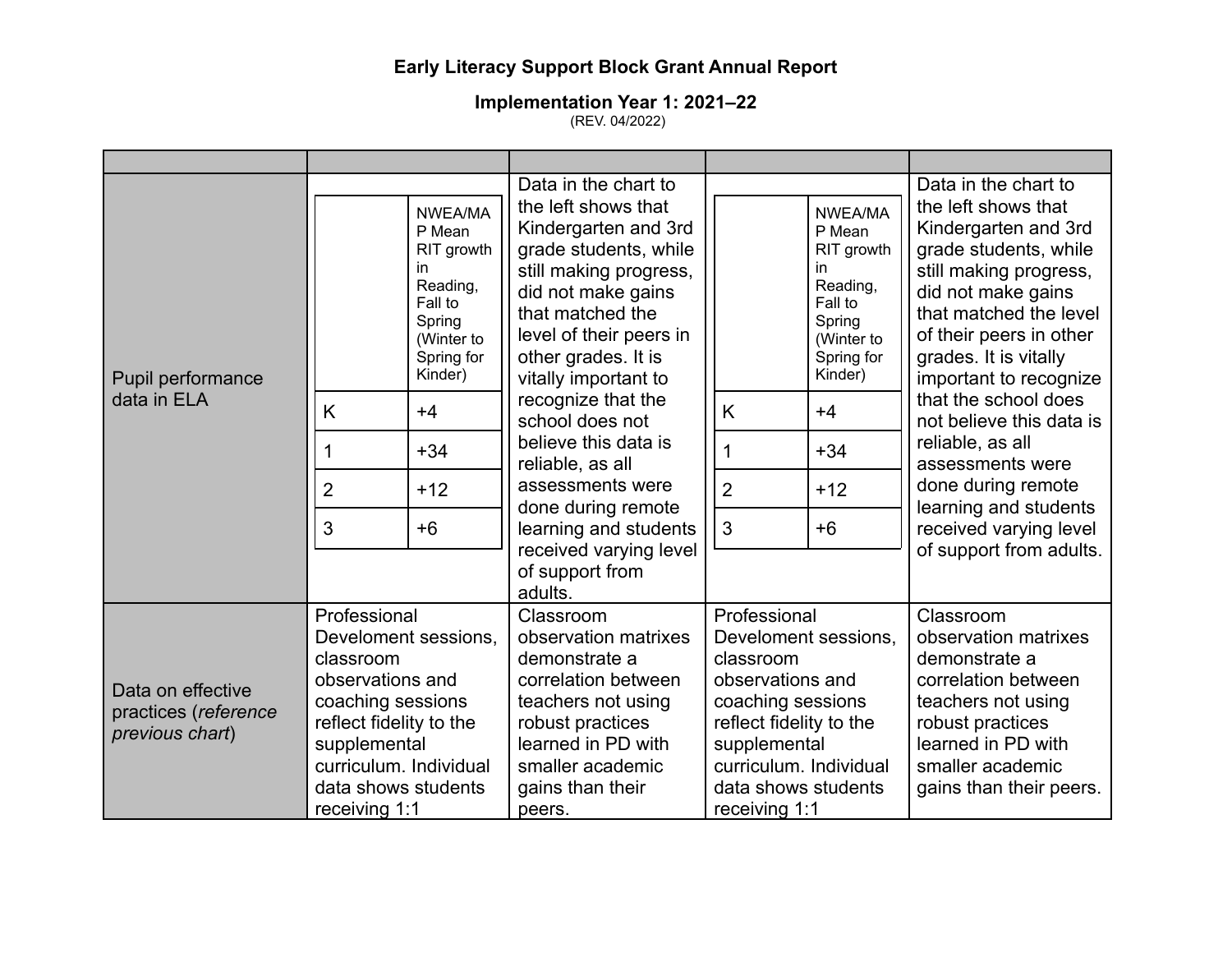#### **Implementation Year 1: 2021‒22** (REV. 04/2022)

|                                                                | intervention making<br>positive gains.                                                                                                                                                    |                                                                                                                                                                             | intervention making<br>positive gains.                                                                                                                                                    |                                                                                                                                                                         |
|----------------------------------------------------------------|-------------------------------------------------------------------------------------------------------------------------------------------------------------------------------------------|-----------------------------------------------------------------------------------------------------------------------------------------------------------------------------|-------------------------------------------------------------------------------------------------------------------------------------------------------------------------------------------|-------------------------------------------------------------------------------------------------------------------------------------------------------------------------|
| Data on ineffective<br>practices (reference<br>previous chart) | Shortages in qualified<br>candidates did not<br>allow the school to<br>secure a second<br>interventionist,<br>resulting in students<br>receiving less 1:1<br>intervention<br>instruction. | The interventionist<br>that was identified<br>and hired has<br>provided dedicated<br>support for students<br>and coaching for<br>classroom<br>instructors.                  | Shortages in qualified<br>candidates did not<br>allow the school to<br>secure a second<br>interventionist,<br>resulting in students<br>receiving less 1:1<br>intervention<br>instruction. | The interventionist<br>that was identified and<br>hired has provided<br>dedicated support for<br>students and<br>coaching for<br>classroom instructors.                 |
| Equity and<br>performance gaps                                 | <b>English Learners and</b><br>Students with<br>disabilities<br>demonstrated gains<br>that outpaced their<br>non-UPP peers.                                                               | Students who are<br>socio-economically<br>disadvantaged<br>students did not<br>make equitable gains<br>when compared to<br>EL students or<br>students with<br>disabilities. | <b>English Learners and</b><br>Students with<br>disabilities<br>demonstrated gains<br>that outpaced their<br>non-UPP peers.                                                               | Students who are<br>socio-economically<br>disadvantaged<br>students did not make<br>equitable gains when<br>compared to EL<br>students or students<br>with disabilities |

9. Based on the reassessment of the needs, identify the action items and metrics described in the literacy action plan for each eligible participating site to more effectively address the areas described in the literacy action plan. [SB98 Sec113 (b)(e3A-D)(e2A-B)(e3A-E)(e4A-E)]

| 2021-2022 | Original Action Item(s)                              | <b>Adjusted Action</b><br>Item(s) | Justification for the<br>Changes | Goal and Tools for<br><b>Assessment Towards</b><br>Achievement of the<br>Goal |
|-----------|------------------------------------------------------|-----------------------------------|----------------------------------|-------------------------------------------------------------------------------|
|           | 3.1a: By September 2021,<br>hire an interventionist/ | 3.1a: No change                   | A new school year.               | The goal is to<br>increase effective                                          |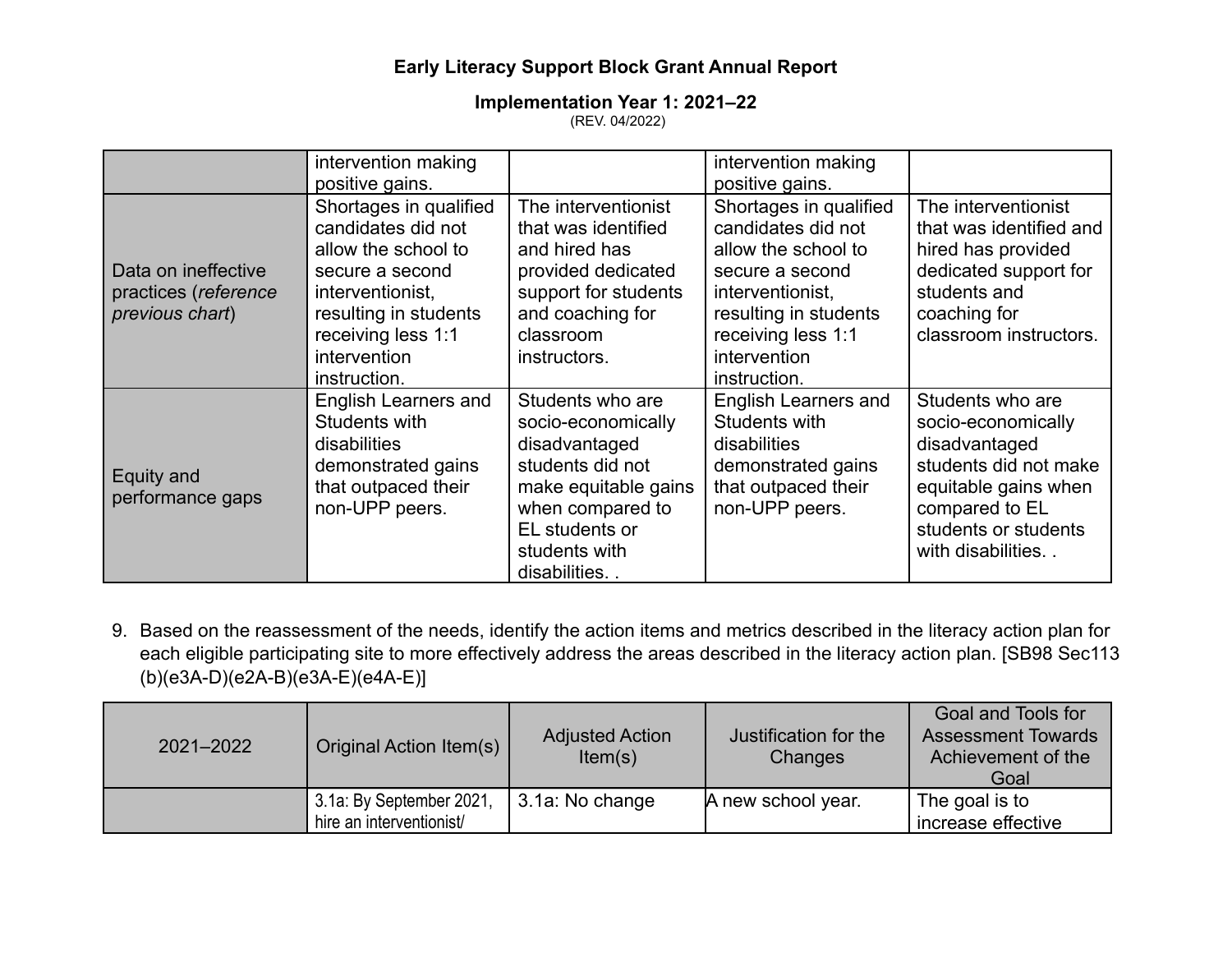### **Implementation Year 1: 2021‒22**

(REV. 04/2022)

| Access to high-quality | literacy coach to work with   | 3.1d: By Augst 2022,    |                    | Literacy and ELD          |
|------------------------|-------------------------------|-------------------------|--------------------|---------------------------|
| instruction            | students in grades K-3,       | create a professional   |                    | instruction. The          |
|                        | focusing specifically on      | development             |                    | school will use           |
|                        | foundational reading skills   | calendar for the        |                    | observations, teacher     |
|                        | using the SIPPS               | 22-23 school year       |                    | evaluations, staff        |
|                        | curriculum,                   | that reflects intensive |                    | surveys and student       |
|                        |                               | training regarding the  |                    | achievement data to       |
|                        |                               | implementation of       |                    | evaluate progress         |
|                        | 3.1d: By August 2021, the     | <b>ELA/ELD</b>          |                    | toward the goal.          |
|                        | school will create a          | supplemental            |                    |                           |
|                        | professional development      | curriculum and the      |                    |                           |
|                        | calendar that reflects        | use of data to          |                    |                           |
|                        | intensive training regarding  | support effective       |                    |                           |
|                        | the implementation of         | instruction.            |                    |                           |
|                        | ELA/ELD supplemental          |                         |                    |                           |
|                        | curriculum and the use of     |                         |                    |                           |
|                        | data to support effective     |                         |                    |                           |
|                        | instruction.                  |                         |                    |                           |
|                        | 3.2a: By July 2021,           | 3.2a: By August         | A new school year. | The goal is continued     |
|                        | purchase supplemental         | 2022, purchase          |                    | instructional fidelity to |
|                        | curriculum and provide        | continued               |                    | the supplemental          |
|                        | initial and ongoing training  | supplemental            |                    | curriculum, increased     |
|                        | of the curriculum             | curriculum materials    |                    | student achievement       |
|                        | throughout the                | and continued           |                    | and the narrowing of      |
| Support for literacy   | implementation year.          | training of the         |                    | the gap caused by         |
| learning               |                               | curriculum              |                    | learning loss.            |
|                        | By August 2021, develop a     | throughout the 22-23    |                    |                           |
|                        | monitoring plan to include    | school year.            |                    | It will be measure by     |
|                        | data collection to assess its |                         |                    | teacher observations/     |
|                        | effectiveness.                | The school will         |                    | evaluations,              |
|                        |                               | continue the            |                    | NWEA/MAP data,            |
|                        |                               | monitoring plan         |                    | <b>DIBELS data, STAR</b>  |